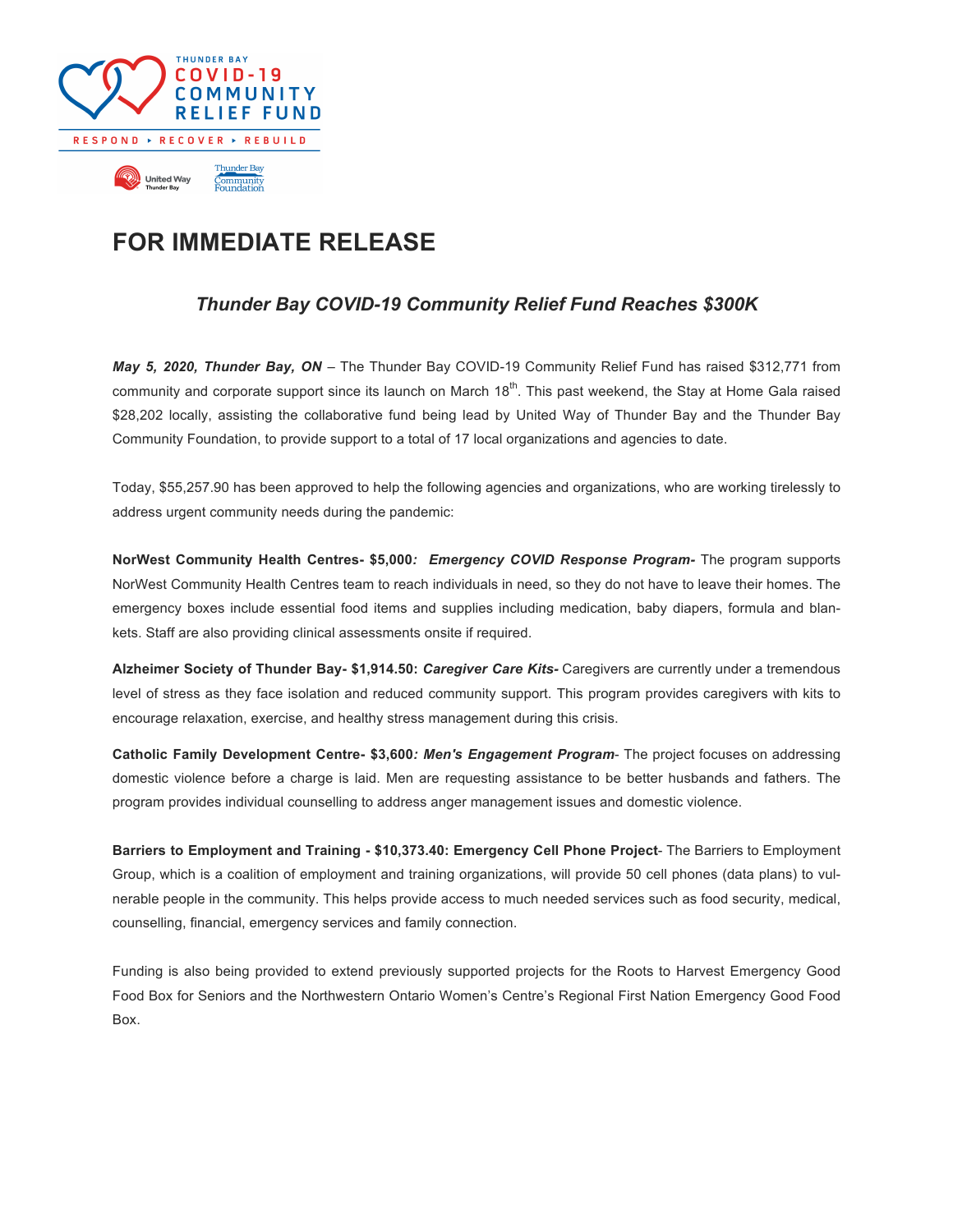

Says Michelle Kolobutin, Coordinator of Harm Reduction & Managed Alcohol of NorWest Community Health Centres; "The Community Relief funding supports our outreach team to reach people in their residences, and often at the street level. We are trying to support individuals who are not able to get out or are at increased risk and have to limit their outings. In our model of outreach, people don't come to us - we go to them. The Emergency Boxes include various food items and supplies, diapers and baby items, children's activity bags as well as clinical visits, along with the delivery of clinical resources such as puffers and medications, checking in on a new baby and mom, or delivering harm reduction resources. Our visits are very personalized and make a difference in helping our clients during this difficult time. We truly feel we are helping to limit the spread of COVID-19 and keep people safe in their homes."

With the support provided from the Thunder Bay COVID-19 Community Relief Fund, NorWest Community Health Centres expects to provide food and resources to 260 people and deliver almost 100 Children's Activity and Snack packages.

The Thunder Bay COVID-19 Community Relief Fund has also recently received a very generous donation from Newmont Canada's Musselwhite Mine of \$30,000 dollars. Says Albert Brulé, Chief Executive Officer of United Way of Thunder Bay; "Over the past several weeks, we have been humbled by the outreach we've received from so many businesses, companies and retailers wanting to help. Despite the economic turmoil and the many ways that businesses have been impacted, a number of business leaders have reached out to ask what we are doing in response to the pandemic and how they can help. We want to express our deepest gratitude for the continued support during this time and thank those who have contributed or undertaken special fundraisers in support of the COVID-19 Community Relief Fund. We truly appreciate your acts of Local Love."

Says Alexandra Calderon, Executive Director of the Thunder Bay Community Foundation, "Nonprofit organizations continue to be the backbone of our community, and the demand for their programs is increasing beyond the scale they are prepared for. We know they are playing an absolutely vital role in addressing and mitigating the impact the virus has in Thunder Bay; we also know that when the community comes together, amazing things happen. We thank each and every one of you for your support thus far."

The Thunder Bay COVID-19 Community Relief Fund provides one place for philanthropists, community leaders, corporations and individuals to contribute, to help ensure that community members affected by the pandemic stay safe, healthy and have access to basic needs such as food, clothing, hygiene products, shelter and crisis counselling. This is the third round of Thunder Bay COVID-19 Community Relief Fund recipients. Local agencies can continue to apply for funding through the Thunder Bay Community Foundation's online grant platform. Individuals and corporations are encouraged to donate to the Thunder Bay COVID-19 Community Response Fund online at www.uwaytbay.ca or www.tbcf.org, alternatively by mail to either organization.